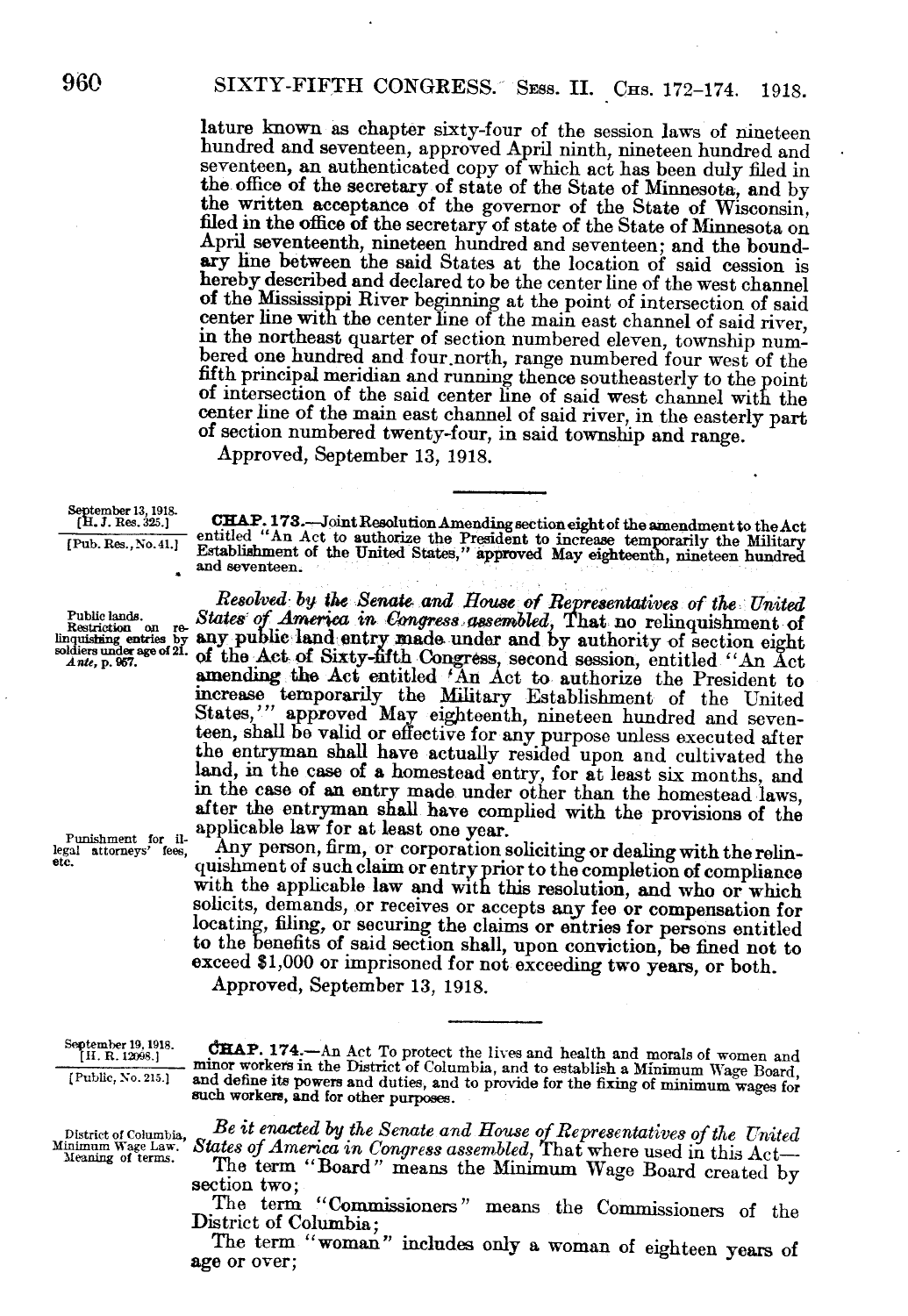The term "minor" means a person of either sex under the age of eighteen years;

The term "occupation" includes a business, industry, trade, or branch thereof, but shall not include domestic service.

SEC. 2. That there is hereby created a Board to be known as the  $\frac{C}{\text{relation of } \text{Mil}}$ "Minimum Wage Board," to be composed of three members to be Wage Board appointed by the Commissioners of the District of Columbia. As far as practicable, the members shall be so chosen that one will be representative of employees, one representative of employers, and one representing the public.

The Commissioners shall make their first appointments hereunder tenure. within thirty days after this Act takes effect, and shall designate one of the three members first appointed to hold office until January first, nineteen hundred and nineteen; one to hold office until January first, nineteen hundred and twenty; and one to hold office until January first, nineteen hundred and twenty-one. On or before the first day of January of each year, beginning with the year nineteen hundred and nineteen, the Commissioners shall appoint a member to succeed the member whose term expires on such first day of January, and such new appointee shall hold office for the term of three years from such first day of January. Each member shall hold office until his successor is appointed and has qualified; and any vacancy that may occur in the membership of the Board shall be filled by appointment by the Commissioners for the unexpired portion of the term.

A majority of the members shall constitute a quorum to transact Quorum. business, and the act or decision of such a majority shall be deemed the act or decision of the Board; and no vacancy shall impair the right of the remaining members to exercise all the powers of the Board.

ght of the remaining members to exercise all the powers of the Board. *Organization*. **SEC.** 3. That the first members appointed shall, within twenty officers. days after their appointment, meet and organize the Board by electing one of their number as chairman and by choosing a secretary, who shall not be a member of the Board; and on or before the tenth day of January of each year thereafter the Board shall elect a chairman and choose a secretary for the ensuing year. The chairman and the secretary shall each hold office until his successor is elected or chosen; but the Board may at any time remove the secretary. The secretary shall perform such duties as may be prescribed The secretary shall perform such duties as may be prescribed Salary. and receive such salary, not in excess of \$2,500 per annum, as may be fixed by the Board. None of the members shall receive any salary as such. The Board shall have power to employ agents and Employees such other assistants as may be necessary for the proper performance of its duties: *Provided*, That until further authorization by Congress, of its duties: *Provided*, That until further authorization by Congress, *Frogiso*, limthe sum which it may expend, including the salary of the secretary, ited. shall not exceed the sum of \$5.000.

SEC. 4. That at any public hearing held by the Board any person testimony. interested in the matter being investigated may appear and testify. Any member of the Board shall have power to administer oaths and the Board may require by subpoena the attendance and testimony of witnesses, the production of all books, registers and other evidence relative to any matters under investigation, at any such public hearing or at any session of any conference held as hereinafter Assistance of District provided. In case of disobedience to a subpoena the Board may supreme Court. invoke the aid of the Supreme Court of the District of Columbia in requiring the attendance and testimony of witnesses and the production of documentary evidence. In case of contumacy or refusal to obey a subpoena the court may issue an order requiring appearance before the Board, the production of documentary evidence, and the giving of evidence touching the matter in question, and any failure to obey such order of the court may be punished by such court as a contempt thereof.

 $112460^{\circ}$ -vol  $40$ -Pr 1-61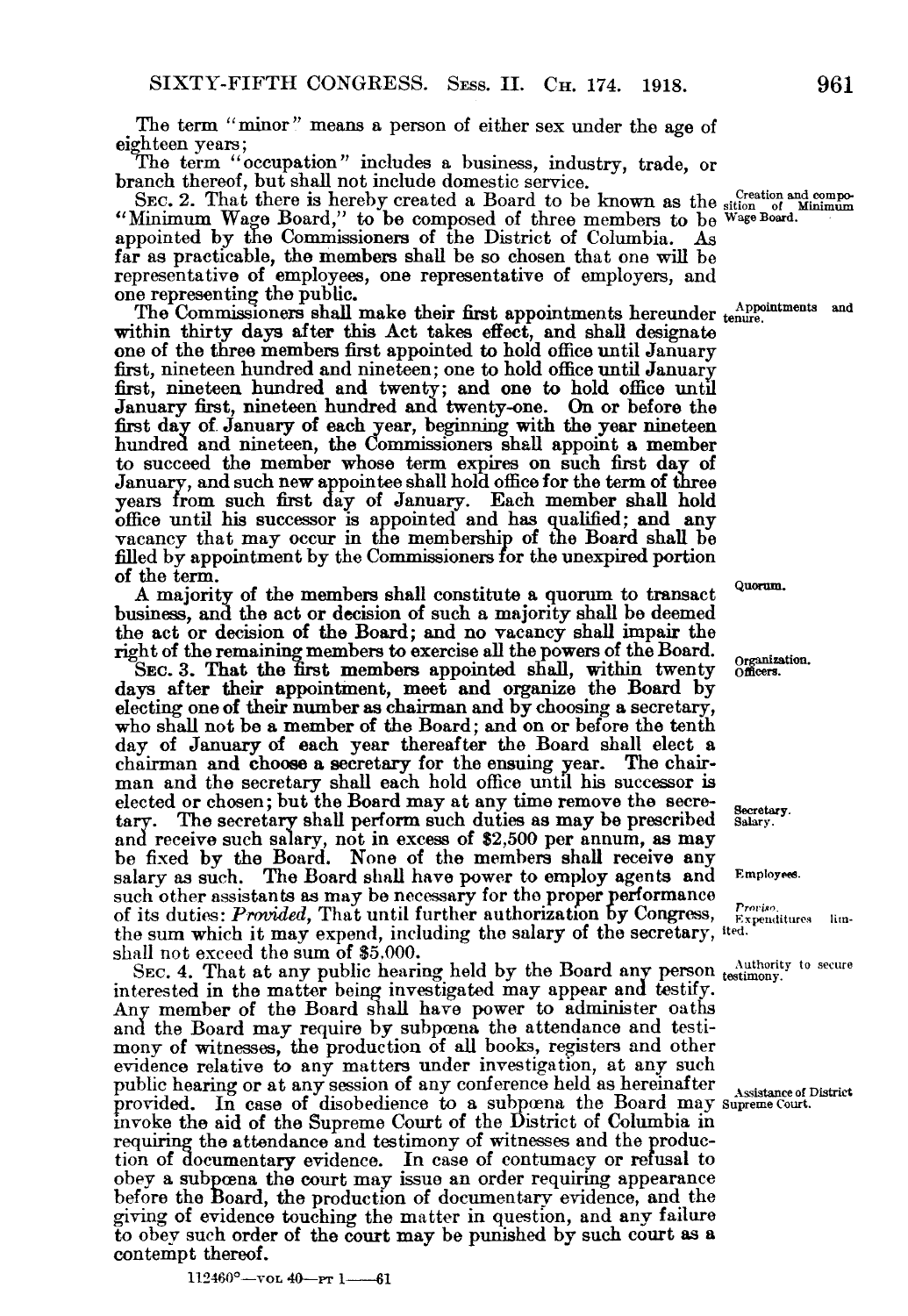Regulations, etc. SEC. 5. That the Board is hereby authorized and empowered to make rules and regulations for the carrying into effect of this Act, including rules and regulations for the selection of members of the conferences hereinafter provided for and the mode of procedure thereof.<br>Sec. 6. That the Board shall, on or before the first day of January

Annual reports. SEC. 6. That the Board shall, on or before the first day of January of the year nineteen hundred and nineteen, and of each year thereafter, make a report to the Commissioners of its work and the pro-<br>ceedings under this Act.

Appropriation from SEC. 7. That there is hereby authorized to be appropriated, out District revenues.<br>  $P_{\text{out, p. 1021}}$  of the revenues of the District of Columbia for the fixed reasonable of the revenues of the District of Columbia, for the fiscal year ending June thirtieth, nineteen hundred and nineteen, the sum of \$5,000, or so much thereof as may be necessary, to carry into effect the provi- sions of this Act.

Wages of women and SEC. 8. That the Board shall have full power and authority: (1), mixestigation, etc. To investigate and ascertain the wages of women and minors in the To investigate and ascertain the wages of women and minors in the different occupations in which they are employed in the District of Columbia; (2), to examine, through any member or authorized rep- resentative, any book, pay roll or other record of any employer of women or minors that in any way appertains to or has a bearing upon the question of wages of any such women or minors; and  $(3)$ . to require from such employer full and true statements of the wages paid to all women and minors in his employment.<br>to be kent. Every employer shall keep a register of the names of the women and

minors employed by him in any occupation in the District of Colum-<br>bia, of the hours worked by each, and of all payments made to each, whether paid by the time or by the piece; and shall, on request, permit any member or authorized representative of the Board to

examine such register.<br>To assist the Board in carrying out this Act the Commissioners Commissioners. To assist the Board in carrying out this Act the Commissioners shall at all times give it any information or statistics in their posses-<br>Vol. 38, p. 291. Sign under the Act of Congress approved February twen in the District of Columbia." (Public, numbered sixty, Sixty-third Congress.)

Standards of wages. SEC. 9. That the Board is hereby authorized and empowered to ascertain and declare, in the manner hereinafter provided, the fol-<br>lowing things: (a), Standards of minimum wages for women in any occupation within the District of Columbia, and what wages are inade-quate to supply the necessary cost of living to any such women workers to maintain them in good health and to protect their morals;<br>and (b), standards of minimum wages for minors in any occupation<br>within the District of Columbia, and what wages are unreasonably<br>low for any such minor

Conferences on in- $SEC.$  10. That if, after investigation, the Board is of opinion that any substantial number of women workers in any occupation are receiving wages inadequate to supply them with the necessary cost of lving and maintain them in health and protect their morals, it may call and convene a conference for the purpose and with the powers of considering and inquiring into and reporting on the subject inves-Representatives and sm. tigated by the Board and submitted by it to such conference. physics and employees to be selected. Conference shall be composed of not more than three representatives of the employees in such occupation, of an equal number of representatives of the employees in such occupation, of n three disinterested persons representing the public, and of one or more members of the Board. The Board shall name and appoint all the members of the conference and designate the chairman thereof. Two-thirds of the members of the conference shall constitute a quorum, and the decision or recommendation or report of the con- ference on any subject submitted shall require a vote of not less than a majority of all its members.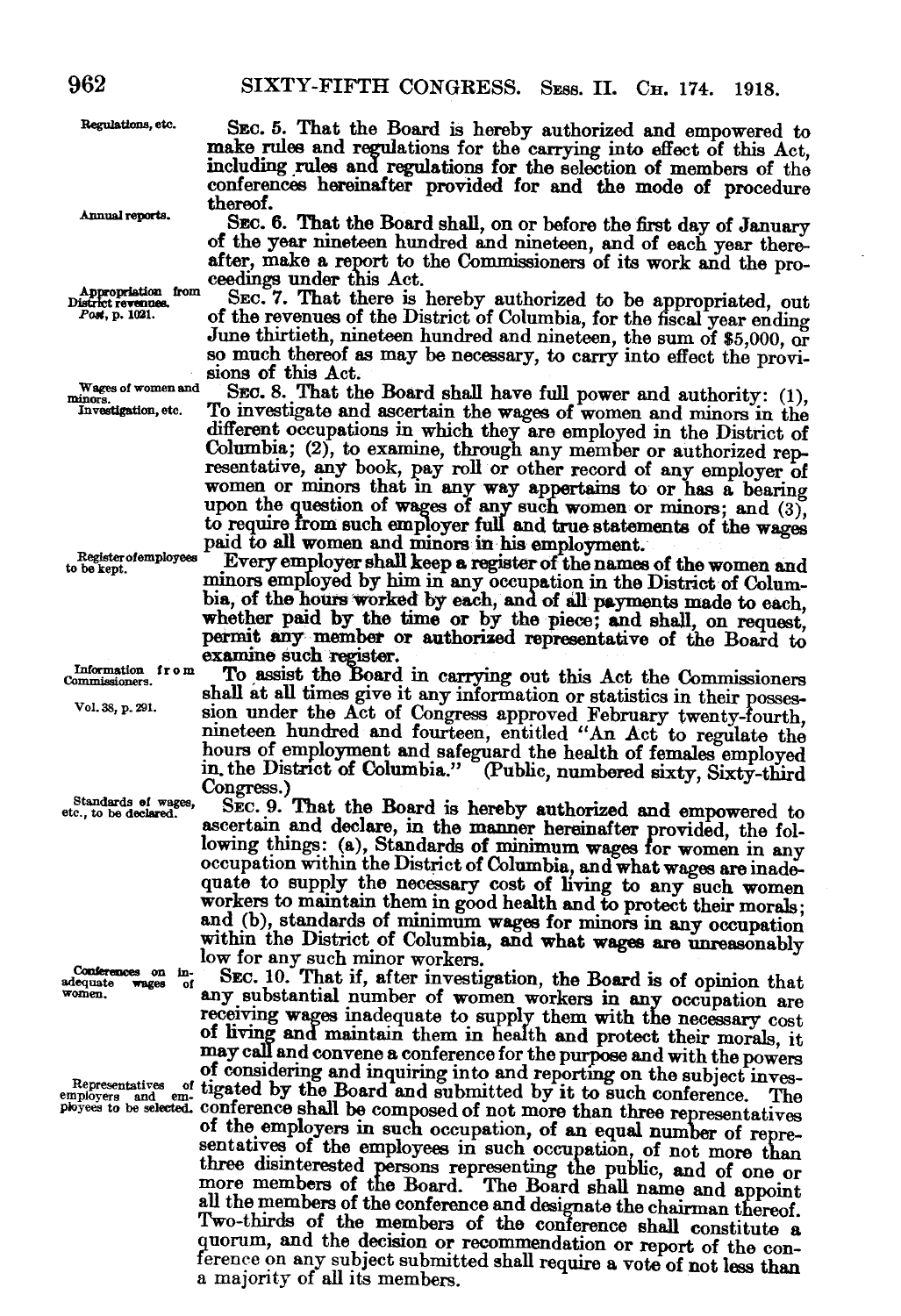The Board shall present to the conference all the information and Evidence, etc., to be evidence in its possession or control relating to the subject of the inquiry by the conference, and shall cause to be brought before t

SEC. 11. That after completing its consideration of and inquiry and recommendations.<br>Into the subject submitted to it by the Board, the conference shall make and transmit to the Board a report containing its findings and recommendations on such subject, including recommendations as to standards of minimum wages for women workers in the occupation under inquiry and as to what wages are inadequate to supply the necessary cost of living to women workers in such occupation and to maintain them in health and to protect their morals.

In its recommendations on a question of wages the conference (1) mendations. shall, where it appears that any substantial number of women workers in the occupation under inquiry are being paid by piece rates as distinguished from time rate, recommend minimum piece rates as well as minimum time rate and recommend such minimum piece rates as will, in its judgment, be adequate to supply the necessary cost of living to women workers in such occupation of average ordinary ability and to maintain them in health and protect their morals;<br>and (2) shall, when it appears proper or necessary, recommend suit-<br>able minimum wages for learners and apprentices in such occupation<br>and the maximum length

SEC. 12. That, upon receipt of any report from any conference, Action of Board.<br>the Board shall consider and review the recommendations, and may approve or disapprove any or all of such recommendations, and may

resubmit to the same conference, or a new conference, any subject<br>covered by any recommendations so disapproved.<br>If the Board approves any recommendations contained in any relation<br>report from any conference, it shall publ place named in the notice, hold a public hearing at which all persons m favor of or opposed to such recommendations will be heard.

After such hearing the Board may, in its discretion, make and ren- ance. der such an order as may be proper or necessary to adopt such recommendations and carry them into effect, requiring all employers in the occupation affected thereby to observe and comply with such order. Such order shall become effective sixty days after it is made. After such order becomes effective, and while it is effective, it shall lawful. Disregard thereof unbe unlawful for any employer to violate or disregard any of its terms or provisions, or to employ any woman worker in any occupation covered by such order at lower wages than are authorized or permit- ted therein.

The Board shall, as far as is practicable, mail a copy of such order  $_{\text{ders}}^{\text{Posting, etc., of}}$  or to every employer affected thereby; and every employer affected by any such order shall keep a copy thereof posted in a conspicuo employed.

SEC. 13. That for any occupation in which only a minimum time- time-rate standard.<br>rate wage has been established, the Board may issue to a woman whose earning capacity has been impaired by age or otherwise, a special license authorizing her employment at such wage less than such minimum time-rate wage as shall be fixed by the Board and stated in the license.

SEC. 14. That the Board may at any time inquire into wages of of minimum wages for minors employed in any occupation in the District of Columbia, and minors. determine suitable wages for them. When the Board has made such